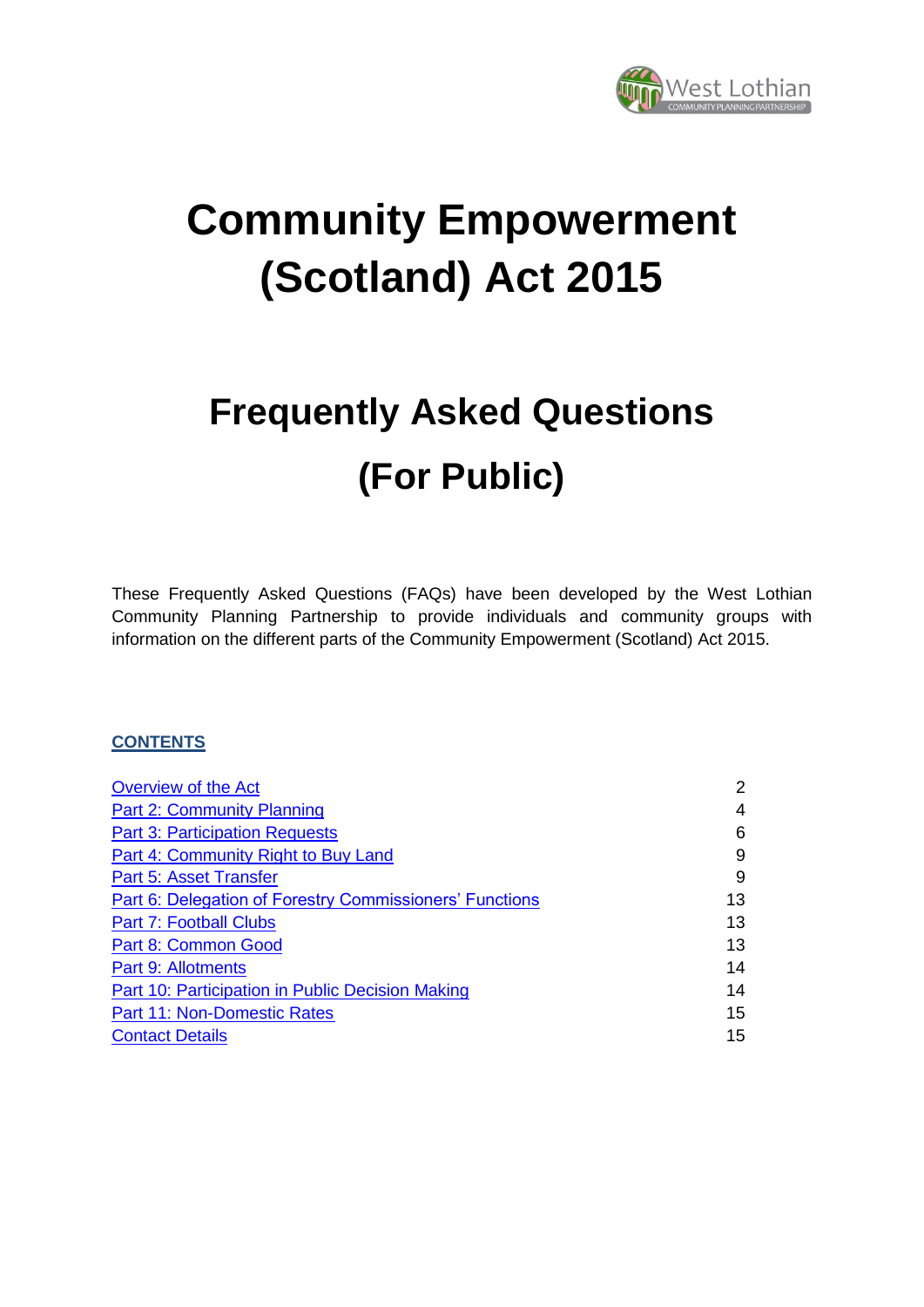## <span id="page-1-0"></span>**Community Empowerment (Scotland) Act 2015 - Overview**

The Community Empowerment Bill received Royal Assent and became an Act on 24 July 2015. Different parts of the Act will come in to force at different times. The Act will help to empower community bodies through the ownership of land and buildings and by strengthening their voices in the decisions that matter to them.

#### **What does this mean for me and my community?**

It means that your community will have more say on public services and how they are planned. The Act also enables communities to be more involved in improving public services and gives communities rights to owning land.

#### **What is the Community Empowerment (Scotland) Act 2015?**

The Act is a new piece of legislation that gives communities additional rights. These are through:

- **having more say in how public services are planned and provided**
- **owning or leasing land, assets and estate** (through asset transfer and community right to buy)
- **becoming involved in improving the outcomes of services** (e.g. participation requests)

#### **There are 11 parts to the Act:**

**Part 1: National Outcomes** – Scottish Ministers set goals for Scotland. Ministers will be required to consult on these goals and report progress on them at least every 5 years. This part of the Act came into force on 15 April 2016.

**Part 2: Community Planning – As a Community Planning Partnership, local public sector** bodies (e.g. West Lothian Council, Police, NHS) are expected to work together and with local communities to improve services. This part of the Act came into force on 20 December 2016.

**Part 3: Participation Requests – Community groups have been given the power to ask to** be involved with local public sector bodies (e.g. West Lothian Council, Police and NHS) to improve services. This part came into force on 1April 2017.

**Part 4: Community Right to Buy Land – The Act will extend community right to buy to** urban communities and now covers the whole country. This means that groups right across West Lothian will now be able to use the process. Some provisions in this part of the Act came into force on 15 April with amendments to Part 2 of the Land Reform (Scotland) Act. Other provisions are likely to be implemented by spring 2017.

**Part 5: Asset Transfer Requests** – Sets out how a community group can ask to buy, lease, manage or occupy land or buildings owned by public sector bodies. Public sector bodies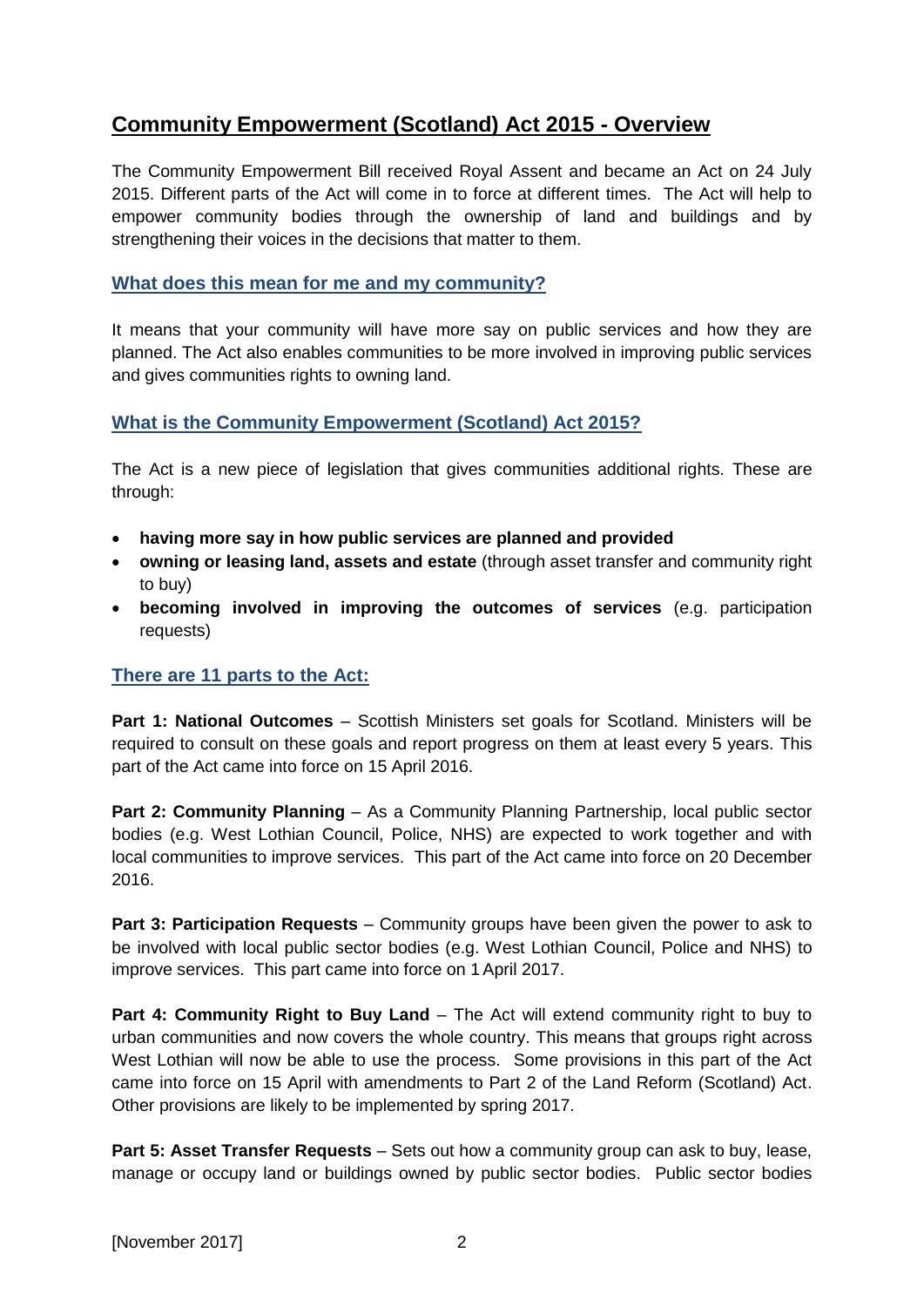must publish and maintain a list of assets that they own or lease. This part came into force 23 January 2017.

**Part 6: Delegation of Forestry Commissioners' Functions – The Act allows for different** types of community groups to be involved in forestry leasing. This opportunity is available under the new Community Asset Transfer Scheme (CATS) for Scotland's National Forest Estate.

**Part 7: Football Clubs** – Gives Scottish Ministers power to make rules about the role supporters play with the clubs they support. Ministers have not decided when this part will come into force.

**Part 8: Common Good Property** – The council is required to publish a list of common good property in West Lothian and to make sure that community councils and other community groups are consulted on any proposed changes. Draft guidance is to be issued for consultation following the 2017 local government elections.

**Part 9: Allotments** – Makes the law about allotments easier to understand and sets out how waiting lists should be managed. Ministers have not decided when this part will come into force.

**Part 10: Participation in Public Decision Making – Gives Scottish Ministers the power to** request that public authorities publicise and support the involvement of the community in the decisions and activities of the authority, including the allocation of resources. The detail of this part of the Act is still to be developed by the Scottish Government.

**Part 11: Non-Domestic Rates – The Act allows the Council to set local business rates. This** part of the Act came into force on 31st October 2015.

Different parts of the Act apply to different 'public authorities' and these are set out in the sections below.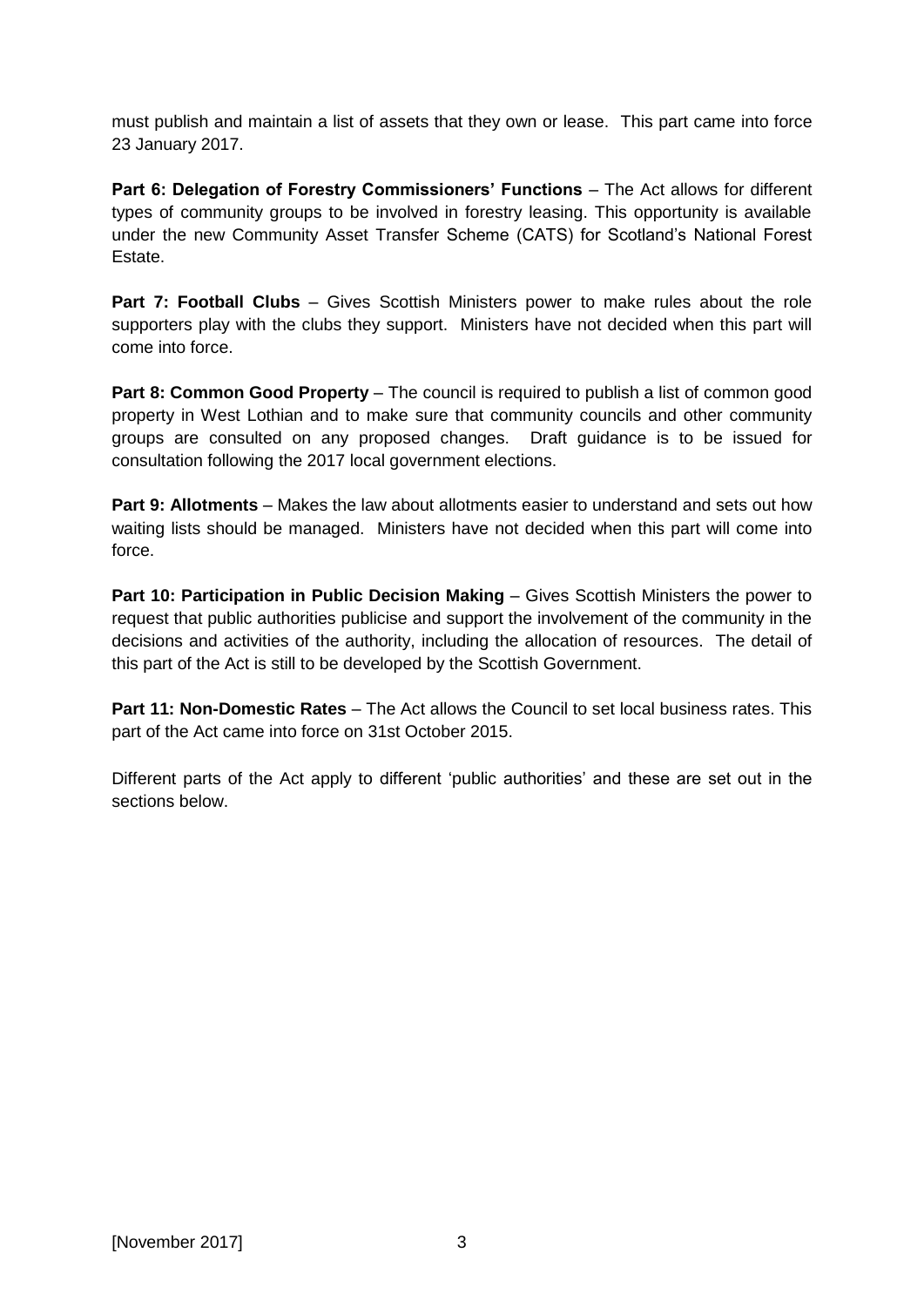# <span id="page-3-0"></span>**Part 2 of the Act talks about Community Planning**

## **What is Community Planning?**

Community Planning is about local public sector organisations working closely together and with local communities, the third sector and businesses to improve services. This may be through joint working, agreeing joint policies or just making sure everyone knows what each other is doing.

To make sure this happens the Act specifies who is responsible to make sure it works and who else needs to be involved.

#### **The Community Planning Partners that are responsible for making sure Community Planning in West Lothian works are:**

- West Lothian Council
- NHS Lothian
- Police Scotland
- Scottish Fire and Rescue Service
- Scottish Enterprise

#### **The West Lothian Community Planning Partnership (CPP) also includes:**

- West Lothian College
- Scotland's Rural College (Oatridge Campus)
- Integration Joint Board
- **•** Jobcentre Plus
- West Lothian Leisure
- Skills Development Scotland
- Voluntary Sector Gateway West Lothian
- Youth Congress
- Scottish Water
- West Lothian Chamber of Commerce
- SEStran

#### **We are currently engaging with statutory partners identified in the Act that were not previously involved with the West Lothian CPP:**

- Scottish Environment Protection Agency
- Scottish Natural Heritage
- Historic Environment Scotland
- Sportscotland
- Visit Scotland

The Act puts Community Planning on a statutory basis for the first time and places specific duties on partners around improving outcomes and tackling inequalities.

**Guidance for Community Planning** and a **Plain English Guide** can be found on the Scottish Government's website: [www.gov.scot/Topics/Government/PublicServiceReform/CP/cpinfo](http://www.gov.scot/Topics/Government/PublicServiceReform/CP/cpinfo)

[November 2017] 4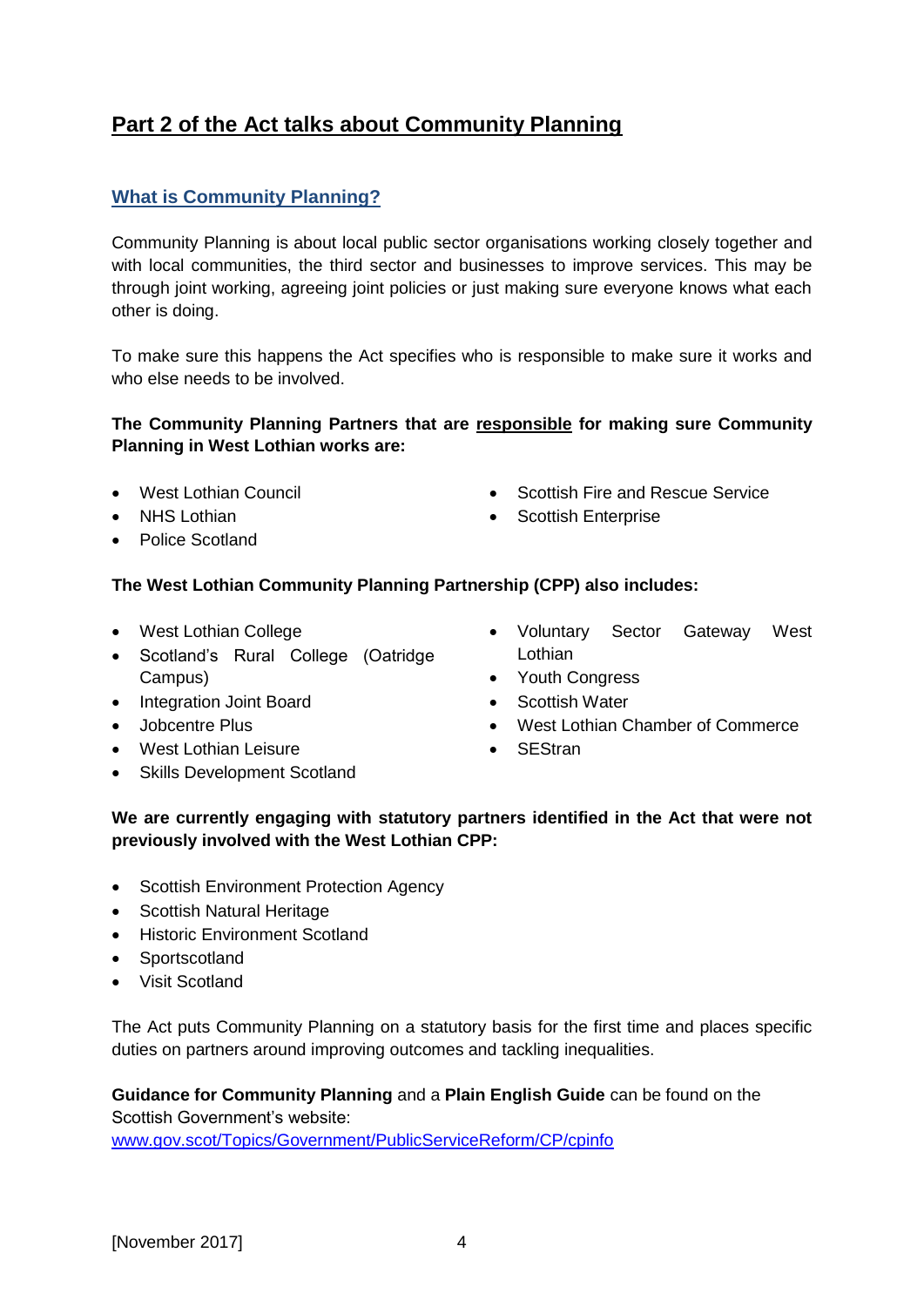#### **What is an outcome?**

An outcome is the change that results from what organisations provide or deliver, e.g. increase in physical activity levels arising from the development of a community park. The increase in physical activity is the outcome.

#### **What is a Local Outcomes Improvement Plan?**

CPPs were previously required to prepare Single Outcome Agreements (SOAs) to outline how local outcomes would be improved. CPPs are now required to prepare a Local Outcomes Improvement Plan (LOIP) in place of the SOA. A LOIP will contain the outcomes that are a priority for the CPP and the actions that will be taken in order to improve the outcomes. Appropriate community groups must be consulted when developing the LOIP. The LOIP will cover the whole of West Lothian.

The West Lothian CPP reviewed what is required from a LOIP and was satisfied that the existing SOA met these requirements. Some minor changes were made to the document and this was adopted as the CPP's LOIP:

[https://www.westlothian.gov.uk/media/17003/West-Lothian-Local-Outcomes-Improvement-](https://www.westlothian.gov.uk/media/17003/West-Lothian-Local-Outcomes-Improvement-Plan-2013-2023/pdf/West_Lothian_Local_Outcomes_Improvement_Plan_2013-2023.pdf)[Plan-2013-2023/pdf/West\\_Lothian\\_Local\\_Outcomes\\_Improvement\\_Plan\\_2013-2023.pdf](https://www.westlothian.gov.uk/media/17003/West-Lothian-Local-Outcomes-Improvement-Plan-2013-2023/pdf/West_Lothian_Local_Outcomes_Improvement_Plan_2013-2023.pdf)

For more information on the LOIP please contact the Community Planning team on, E: [community.planning@westlothian.gov.uk;](mailto:community.planning@westlothian.gov.uk) T: 01506 281086.

#### **How does the LOIP differ from locality plans?**

Locality plans will focus on the areas within West Lothian that experience poorer outcomes than elsewhere in the local authority area. There is no limit to the number of locality plans that can be developed.

In West Lothian, eight local regeneration plans are being developed in the areas in the bottom 20% of the Scottish Index of Multiple Deprivation. These will be the CPP's locality plans:

- Armadale
- Bathgate
- Blackburn
- Bridgend
- Craigshill
- Livingston Central Knightsridge, Dedridge, Ladywell
- The Breich Valley Fauldhouse, Stoneyburn, Addiewell, Polbeth
- Whitburn

For more information on locality plans, please contact the Community Regeneration Team Leader, Laura Wilson, E: [laura.wilson2@westlothian.gov.uk,](mailto:laura.wilson2@westlothian.gov.uk) T: 01506 281085.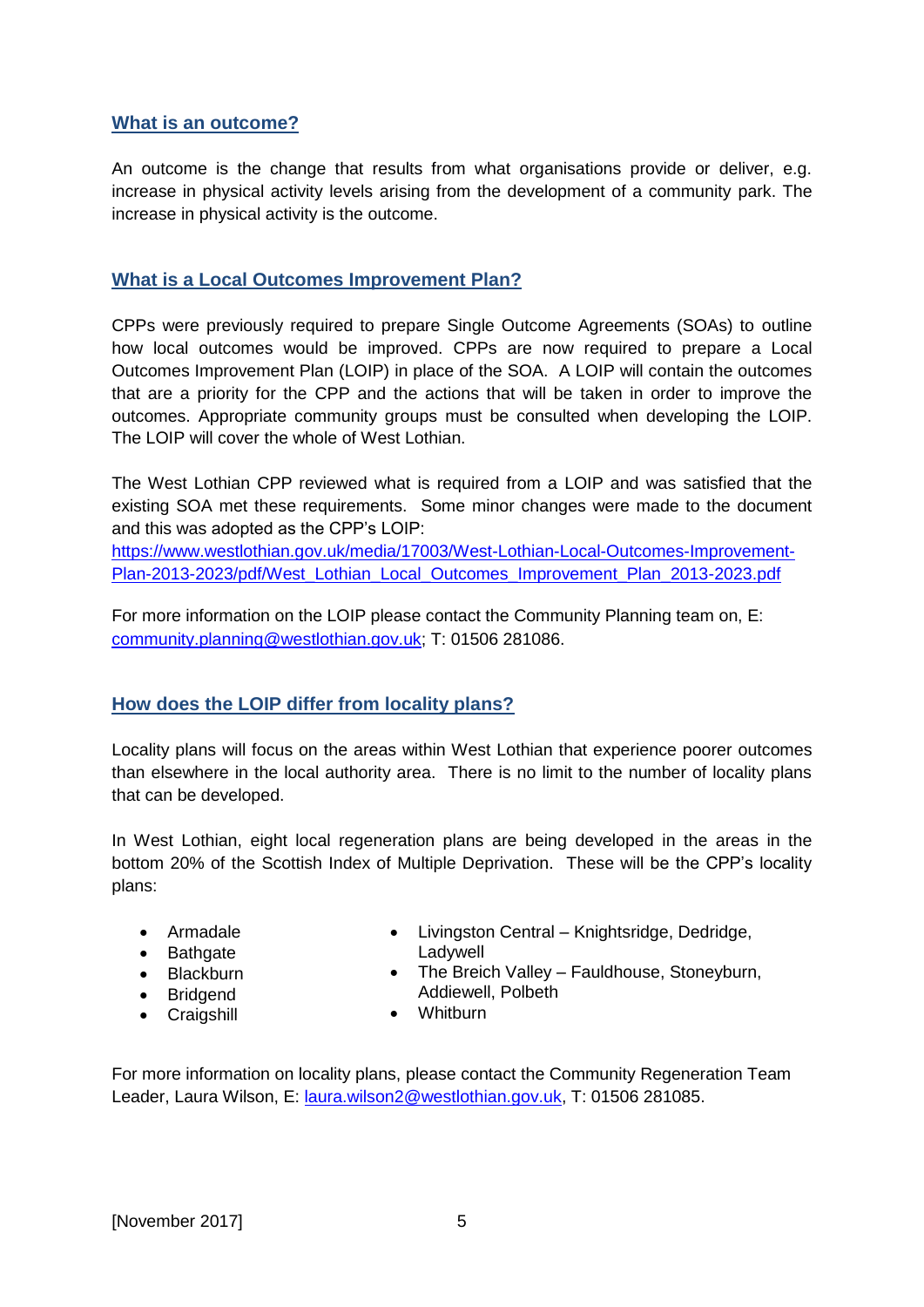# <span id="page-5-0"></span>**Part 3 of the Act talks about Participation Requests**

## **What is a participation request?**

A participation request is a request that comes from the community that asks for them to be involved in a process that will improve an outcome which they specify. This is a new piece of legislation.

A participation request can be made to:

- Help people **start a dialogue** about something that matters to their community, through highlighting needs, issues or opportunities for improvement;
- Help people have their voice heard in policy and service development through **contributing to decision-making processes**;
- Help people to participate in the design, delivery, monitoring or review of service provision, through contributing to **service change** or improvement;
- To help people challenge decisions and **seek support for alternatives** which improve outcomes.

#### **Who can participation requests be made to?**

- West Lothian Council
- NHS Lothian
- West Lothian College
- Scotland's Rural College (Oatridge Campus)
- Scottish Enterprise
- Police Scotland
- Scottish Fire & Rescue Service
- Scottish Natural Heritage
- SEStran
- Scottish Environment Protection Agency

#### **Who can make a participation request?**

To make a participation request, the community organisation needs to be a 'community participation body'. They can be either a 'community controlled body', a community council, a community body without a written constitution or a body designated by Scottish Ministers.

A 'community controlled body' does not have to be incorporated but must have a written constitution, which should include:

- A definition of the community to which the body relates\*;
- Provision that membership is open to any member of that community:
- Provision that the majority of members are from that community;
- A statement of the body's aims and purposes, including the promotion of a benefit for that community; and
- Provision that any surplus funds or assets are to be applied for the benefit of that community.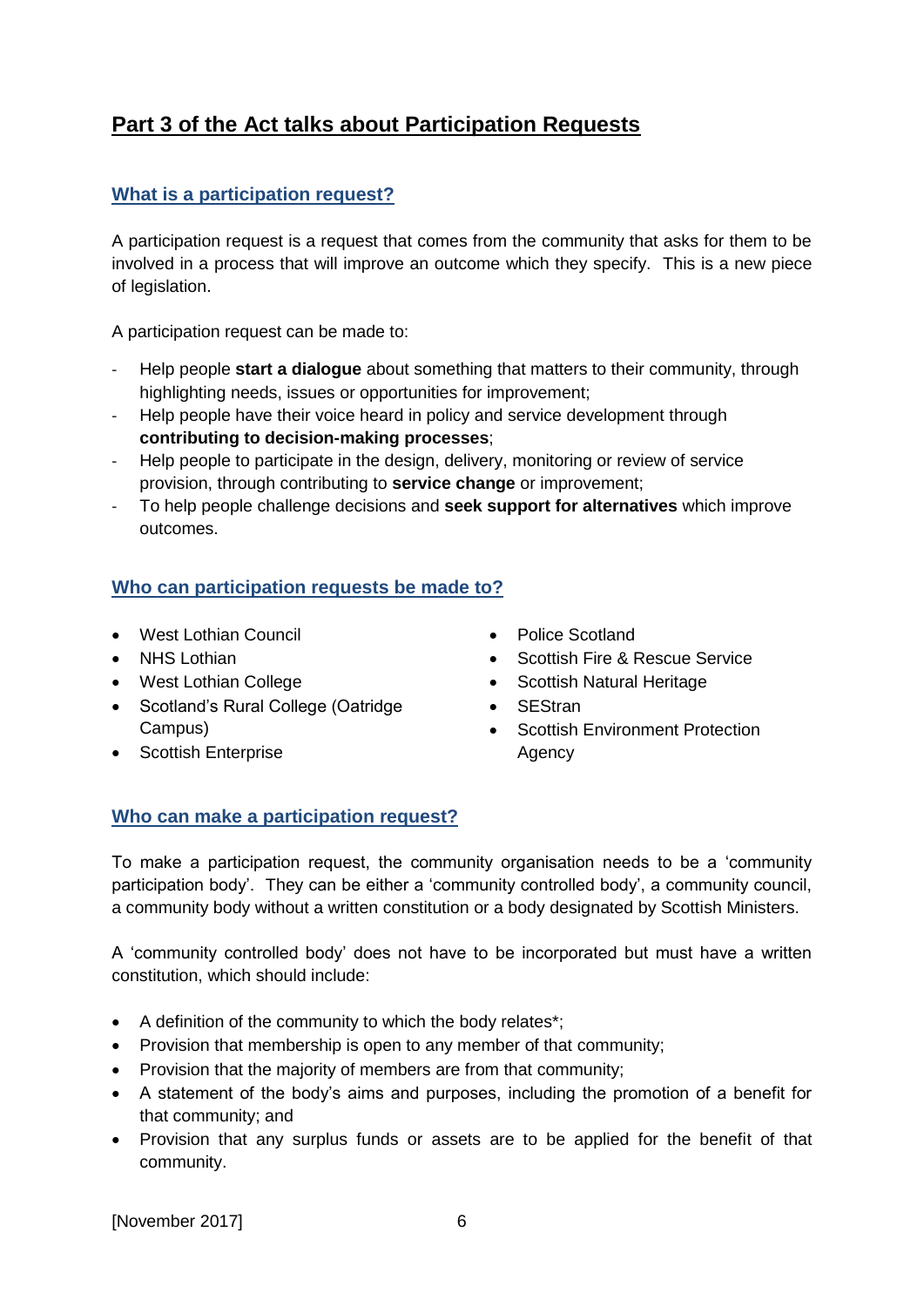A community participation body could also be a more loosely associated group of people. To make a request, the group must have similar features to that provided by a community controlled body as set out above (but will have no written constitution). It will be for the public service authority to determine whether a group meets the requirements under the Act but it will be for the community group to provide such information as the authority needs to be satisfied.

*\* Community groups do not need to be geographically defined in order to make a participation request but can also be formed around a shared interest or characteristic. Communities of interest could include faith groups, ethnic or cultural groups, people affected by a particular illness or disability, sports clubs, conservation groups, etc.* 

#### **When can a participation request be made?**

A community body can make a request to a public body (e.g. West Lothian Council) at any time when it believes it can improve the outcome of a public service. Requests are subject to a timescale and the acceptance or decline of a participation request is required to be publicly reported, providing a reason for the decision by the public authority. Community bodies are strongly encouraged to contact the public service authority to discuss proposals before making the formal request, in order to discuss if joining existing processes may be more suitable, to ensure that they are applying to the right public body, to find out if a joint application might be better and to discuss any support and capacity needs.

#### **What is the process for making a participation request in West Lothian?**

West Lothian Council has developed a process for managing participation requests. The application form and further information on the process can be found on the council's website: [https://www.westlothian.gov.uk/article/21540/Participation-Requests.](https://www.westlothian.gov.uk/article/21540/Participation-Requests) It is up to each public authority to have its own process for dealing with requests; however work is ongoing between partners in West Lothian to ensure complementary approaches to participation requests. A community body may request that more than one public service authority should participate in the outcome improvement process and it is up to the lead authority to make the appropriate contact.

#### **Further Guidance**

- Scottish Government: [www.gov.scot/Topics/People/engage/ParticipationRequests](http://www.gov.scot/Topics/People/engage/ParticipationRequests)
- The Scottish Community Development Centre (SCDC): [www.scdc.org.uk/media/resources/policy-and-practice/SCDC%20briefing%201-](http://www.scdc.org.uk/media/resources/policy-and-practice/SCDC%20briefing%201-16%20on%20participation%20requests.pdf) [16%20on%20participation%20requests.pdf](http://www.scdc.org.uk/media/resources/policy-and-practice/SCDC%20briefing%201-16%20on%20participation%20requests.pdf)

## **What information does the community body need to provide when it makes a participation request?**

The Act outlines the information that is required when making a request. The community body will need to:

[November 2017] 7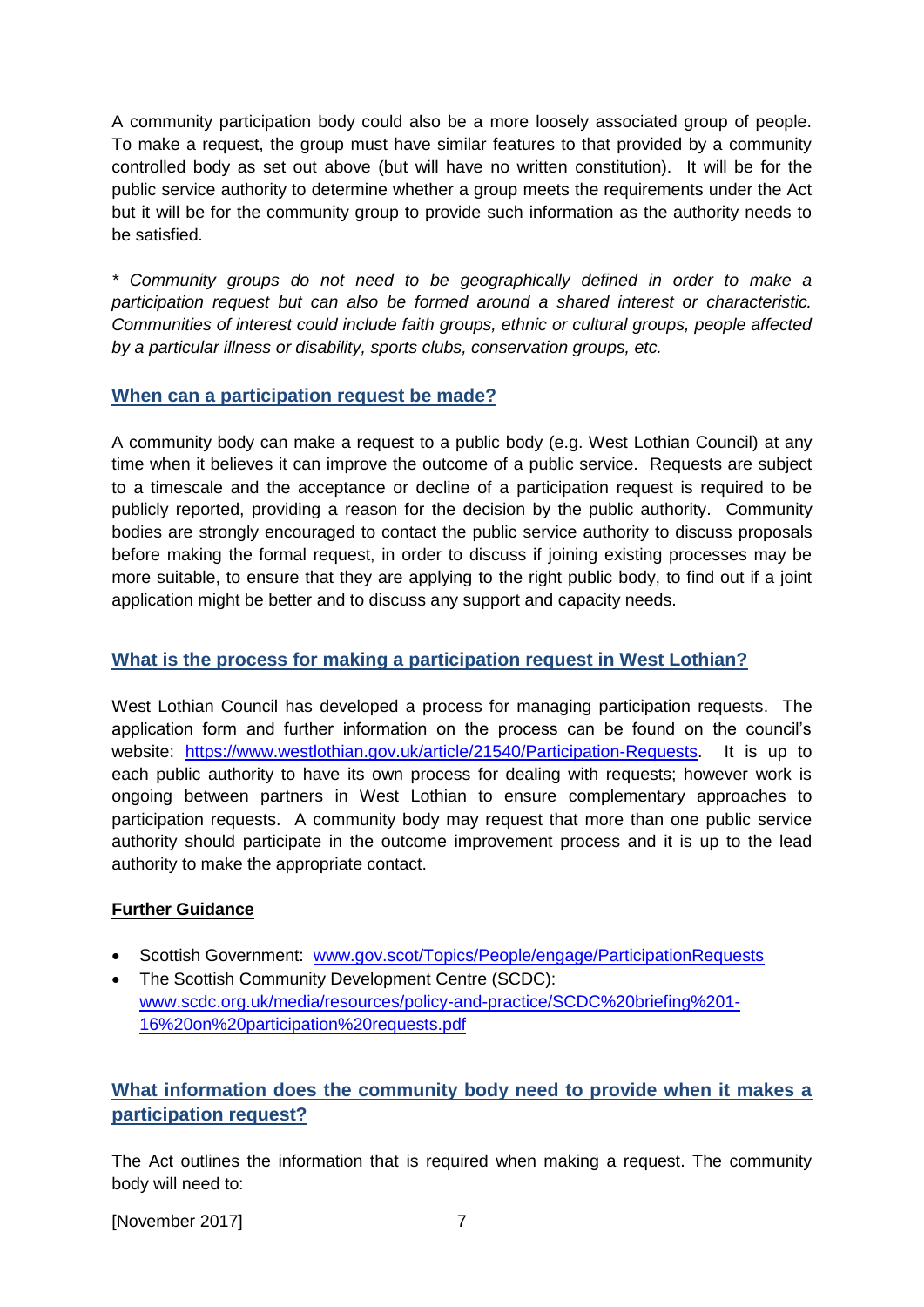- Set out the outcome which results from (or is contributed to by virtue of) a service provided by the public authority (e.g. West Lothian Council) or on behalf of the authority;
- Set out the reasons why it considers it should participate in the outcome improvement process;
- Provide details of any relevant knowledge, expertise or experience it has in relation to the outcome; and
- Provide an explanation of the improvement it expects will be achieved as a result of its participation.

The West Lothian Council participation request application form sets out what information is required.

#### **Can a participation request be refused?**

A public authority must agree to a participation request unless there are reasonable grounds for refusal.

In making a decision, the public authority must consider whether agreeing to the request would be likely to promote or improve the following:

- Economic Development;
- Regeneration;
- Public Health:
- Social wellbeing;
- Environmental wellbeing;
- Reduce inequalities of outcome which result from socio-economic disadvantage.

Authorities must also consider "any other benefits that might arise". Decisions must also be made "in a manner which encourages equal opportunities". The public service authority will also look at whether agreeing to the request would be likely to reduce inequalities of outcome which result from socio-economic disadvantage and to lead to an increase in participation by persons who experience socio-economic disadvantage. The Act does not currently provide a mechanism for a review or appeal.

#### **Who should I contact if I am interested in making a request?**

West Lothian Council's Community Planning and Regeneration team are the gatekeepers for requests coming into the council. If you are interested in making a participation request to the council, or would like more information, please contact, E: [community.planning@westlothian.gov.uk;](mailto:community.planning@westlothian.gov.uk) T: 01506 281086. If you are interested in making a request to another local public body, the Community Planning team can also help direct you to the appropriate person. Community bodies are strongly encouraged to contact the public service authority and discuss the proposals before making the formal request.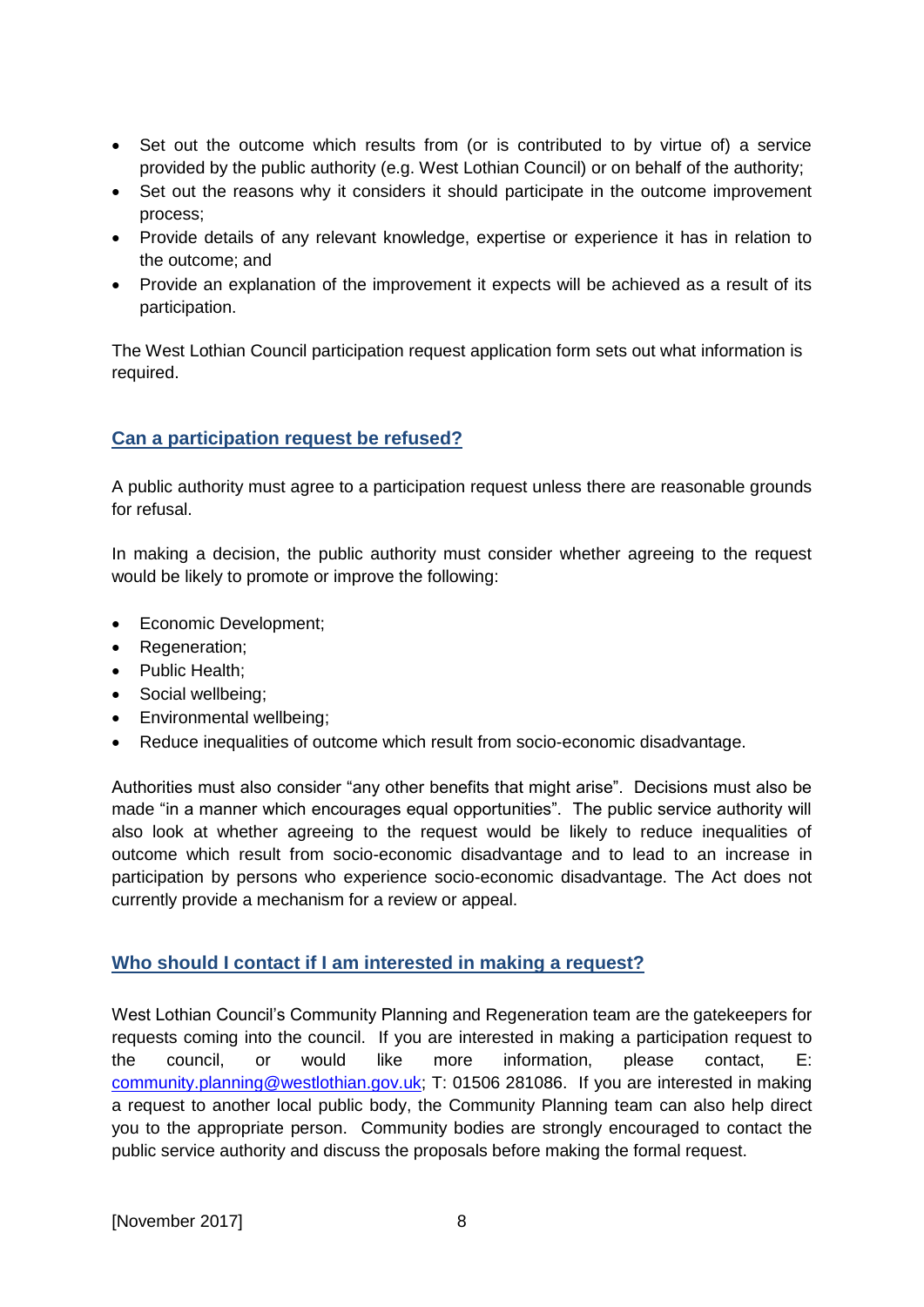# <span id="page-8-0"></span>**Part 4 of the Act talks about the Right to Buy Land**

## **Didn't we have community right to buy in West Lothian before the Act? How is it different?**

Community right to buy legislation now applies to urban as well as rural areas. The change in law means that community groups right across West Lothian can now use community right to buy. This means that if the owner of land or a building decides to sell, they have to sell it to any community organisation which can afford to pay the market value, if Scottish Ministers agree. Community bodies must demonstrate that they have sufficient support from the wider community to buy land or a building. Communities can now also buy land that is seen to be Abandoned, Neglected or Detrimental where the owner is not willing to sell that land.

The Act also means that more types of community group can buy land in this way, including companies limited by guarantee, Scottish Charitable Incorporated Organisations (SCIOs) and Community Benefit Societies.

Further information on Community Right to Buy can be accessed from the Scottish Government website: [www.gov.scot/Topics/farmingrural/Rural/rural-land/right-to](http://www.gov.scot/Topics/farmingrural/Rural/rural-land/right-to-buy/Community)[buy/Community](http://www.gov.scot/Topics/farmingrural/Rural/rural-land/right-to-buy/Community)

## <span id="page-8-1"></span>**Part 5 of the Act talks about Asset Transfer Requests**

#### **What is an asset?**

In the Act, an asset refers to estates, land or buildings owned or leased by public authorities.

#### **What can be subject to an asset transfer request?**

A community transfer body can make a request to buy or lease land (in relation to the legislation the word 'land' includes buildings and any other structure on the land such as a bridge, wall or pier) or to have other rights, for example to occupy or use the land for a particular purpose. Each public authority is required to publish an online register of all assets.

**Guidance** has been published for both **relevant authorities** and for **community transfer bodies**: [www.gov.scot/Topics/People/engage/AssetTransfer](http://www.gov.scot/Topics/People/engage/AssetTransfer)

#### **Who can make asset transfer requests?**

The term 'community transfer body' is used in relation to a community that is requesting the transfer of the asset. To make an asset transfer request, an organisation needs to be a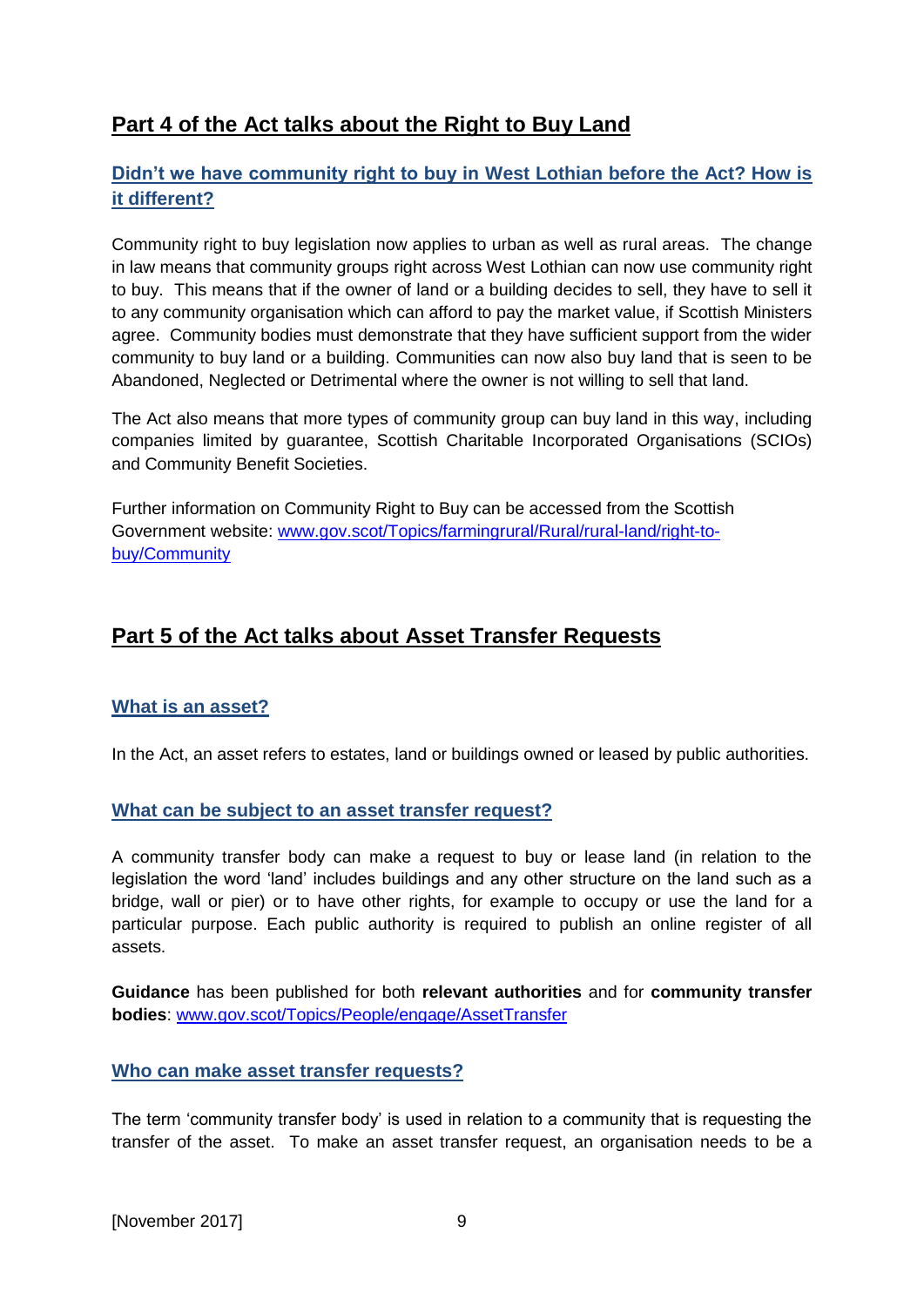community transfer body. It can be either a community controlled body or a body designated by the Scottish Ministers.

A community controlled body does not have to be incorporated, but the body's constitution, Articles of Association or registered rules must include the following:

- A definition of the community to which the body relates;
- Provision that membership of the body is open to any member of that community;
- Provision that the majority of the members of the body is to consist of members of that community;
- If the asset transfer request is for ownership, the governing documents must require the body to have at least 20 members;
- Provision that the members of the body who consist of members of that community have control of the body;
- A statement of the body's aims and purposes, including the promotion of a benefit for that community;
- Provision that any surplus funds or assets of the body are to be applied for the benefit of that community; and
- If the request is for ownership, and the community transfer body is a company, the Articles of Association must include arrangements for what happens to the body's assets if it is wound up. This must require that the property is transferred: to another community transfer body, to a charity, to such community as may be approved by the Scottish Ministers, to such crofting community body.

There are two main forms of asset transfer, ownership and leasing; however community transfer bodies also have other rights, for example to occupy or use the land for a particular purpose.

#### **A group can request the transfer of ownership if it:**

- A company limited by guarantee
- A SCIO (Scottish Charitable Incorporated Organisation)
- Community Benefit Society

If the asset transfer request is for ownership, the governing documents must require the body to have at least 20 members.

#### **A group that can request to lease land from a public authority if it:**

- Has a written constitution:
- Is open to anyone in the community it covers community to join;
- Is community led;
- Is the majority of members who are from that community;
- Is for the benefit of the community; and
- Uses any surplus funds/assets for the benefit of the community.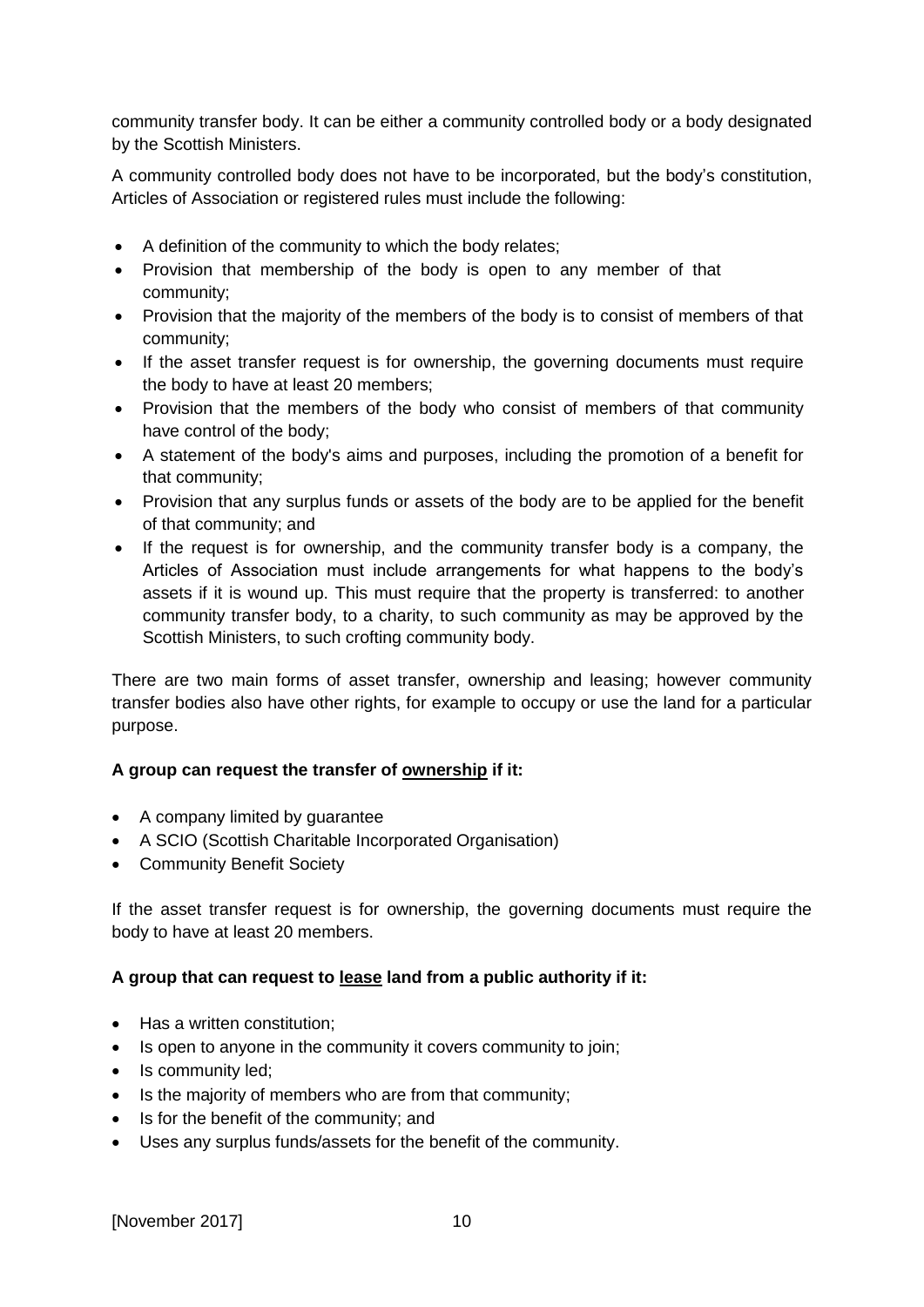#### **Who can asset transfer requests be made to?**

#### **Asset transfer requests can be made to:**

- West Lothian Council
- NHS Lothian
- West Lothian College
- Scotland's Rural College (Oatridge Campus)
- Scottish Enterprise
- Police Scotland
- Scottish Fire & Rescue Service
- Scottish Natural Heritage
- SEStran
- SEPA
- Scottish Water
- Scottish Courts & Tribunals Service
- Scottish Canals

## **Assets have been transferred from West Lothian Council to community groups before, how will it change under the Act?**

The Act introduces a right for community bodies to make requests to all local authorities, Scottish Ministers and a wide-ranging list of public bodies, for any land or buildings they feel they could make better use of. The Act also introduces timescales within the asset transfer process and specifies the information that a group must provide when requesting an asset transfer. All public authorities must publish an annual report about the asset transfer requests they have received, approved, rejected and appealed.

#### **What information needs to be provided in an asset transfer request?**

#### **A community transfer body must include the following information when making an asset transfer request:**

- The land or building to which the request relates;
- Whether it wishes to own, lease or use the land or building;
- The reason for making the request;
- The benefit which the groups believes will arise if the transfer goes ahead;
- The price that the group will be willing to pay for the land or building if requesting to buy it;
- The rent that the group would be willing to pay if requesting to lease it:
- State that it is an asset transfer request made under Part 5 of the Community Empowerment (Scotland) Act 2015;
- Contain the name and contact address of the community transfer body;
- Be accompanied by a copy of the constitution of the community transfer body;
- If the request is for other rights, specify the nature and extent of the rights sought;
- Describe how the community transfer body proposes that the land is to be used;
- Specify the benefits which the community transfer body considers will arise if the authority were to agree to the request;
- Outline how it is proposed that the transfer of ownership of the land, the lease of the land or the conferral of other rights in respect of the land on the community transfer body (as the case may be), and the proposed use of the land, are to be funded;

[November 2017] 11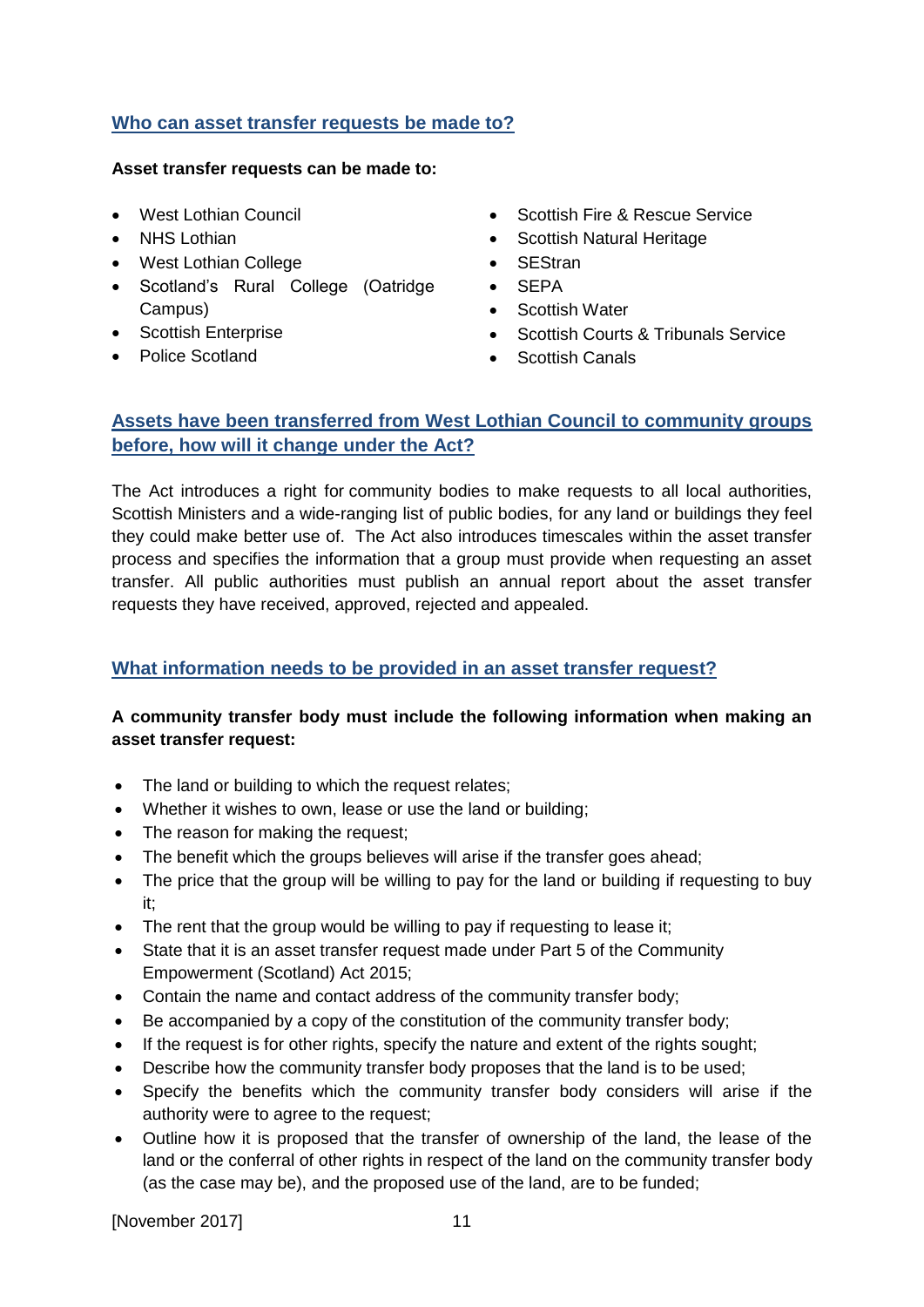- Describe the level and nature of support for the request from the community to which the community transfer body relates; and
- Any other terms or conditions applicable to the request.

## **Can an asset transfer request be refused?**

In deciding whether to agree to or refuse the request, the relevant authority must consider the following things:

- The reasons for the request;
- Any other information provided in support of the request;
- Whether agreeing to the request would be likely to promote or improve economic development, regeneration, public health, social wellbeing, environmental wellbeing, or;
- Whether agreeing to the request would be likely to reduce socio-economic inequalities;
- Any other benefits that might arise if the request were agreed to;
- How the request relates to the relevant authority's duties under Equalities legislation; and
- Any obligations that may prevent, restrict or otherwise affect the authority's ability to agree to the request.

The public authority must agree the request unless there are reasonable grounds for refusal. In reaching a decision on transfer the relevant authority must compare the benefits of the proposal in the request to the benefits of any alternative proposals, whether those come from the authority itself or anyone else, and consider how the potential benefits relate to the functions and purposes of the authority, and any other matters they consider relevant.

The public authority must report the number of requests agreed, refused and appealed each year in an annual report submitted to the Scottish Government.

## **Can I appeal if a transfer request is refused?**

A community transfer body can seek a review or appeal if:

- Their request is refused;
- The request is agreed but the terms and conditions in the decision notice are significantly different from those in the request; or
- No decision notice is issued within the required period.

The process depends on which relevant authority the request was made to.

- If the request was made to a local authority, the community transfer body can apply for an internal review by the authority. If the outcome of the review does not resolve the issue, or if no decision is made within the required period, the community transfer body can then appeal to the Scottish Ministers.
- If the request is made to the Scottish Ministers, or to any other relevant authority, the community transfer body can apply for a review by the Scottish Ministers.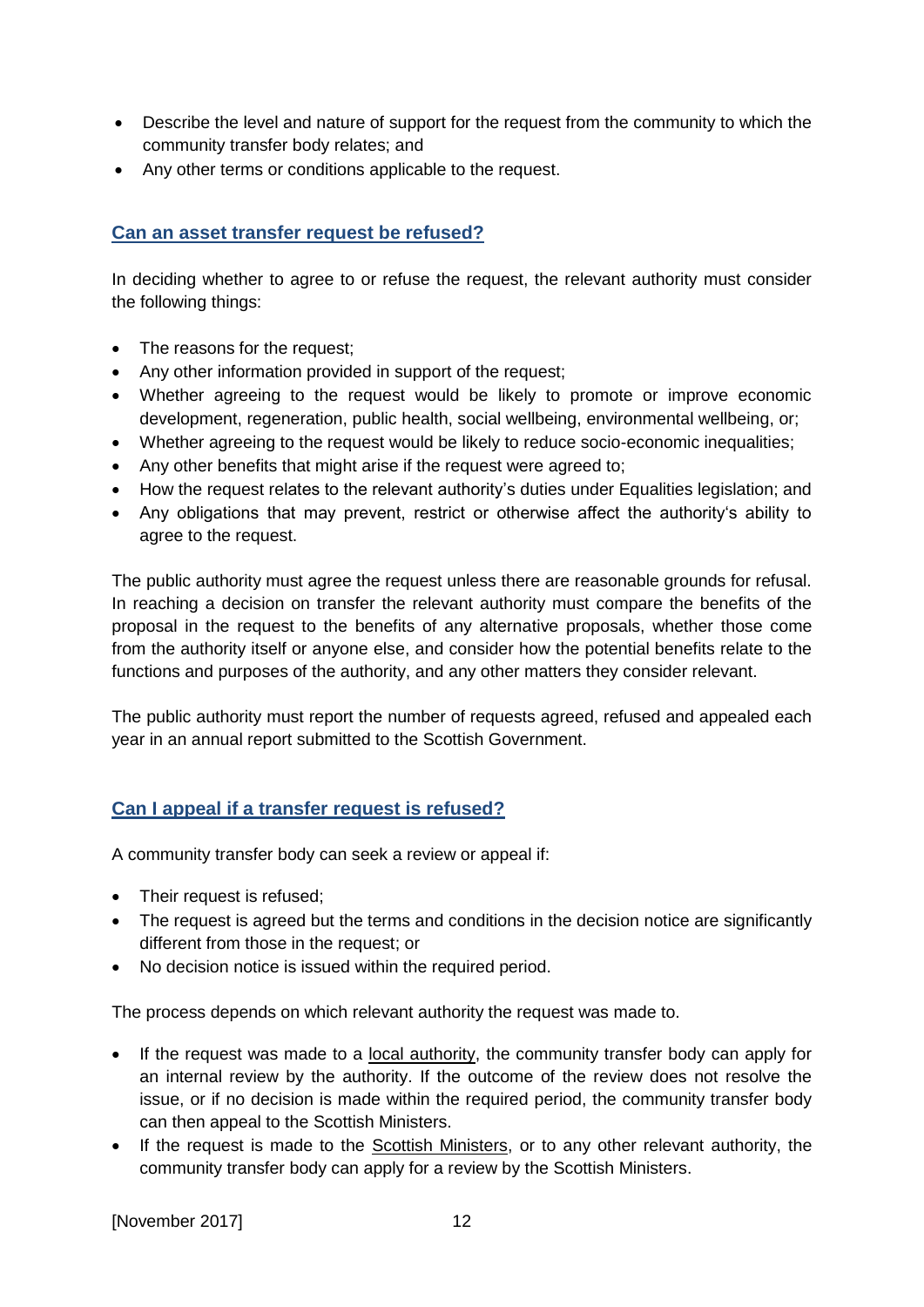In all cases the final decision lies with the Scottish Ministers. There is no further route of appeal beyond them.

## **How do I find out more information on submitting an asset transfer request?**

West Lothian Council is currently reviewing its existing asset transfer policies and practices. If you are interested in taking over a West Lothian Council asset, please contact [scott.hughes@westlothian.gov.uk.](mailto:scott.hughes@westlothian.gov.uk)

Community are encouraged to have an informal conversation with the relevant public sector organisation before submitting an asset transfer request.

# <span id="page-12-0"></span>**Part 6 of the Act talks about Delegation of Forestry Commission Functions**

The Act allows for different types of community groups to be involved in forestry leasing. This opportunity is available under the new Community Asset Transfer Scheme (CATS) for Scotland's National Forest Estate.

You can find out more on the Forestry Commission Scotland website: [www.scotland.forestry.gov.uk/managing/get-involved/community-asset-transfer-scheme](http://www.scotland.forestry.gov.uk/managing/get-involved/community-asset-transfer-scheme)

# <span id="page-12-1"></span>**Part 7 of the Act talks about Supporter Involvement in Football Clubs**

This part of the Act gives Scottish Ministers future power to make rules about the role supporters play with the clubs they support. Ministers have not decided when this part will come into force.

## <span id="page-12-2"></span>**Part 8 of the Act talks about Common Good**

## **What is common good?**

The Scottish Government defines common good assets as "a special type of property owned by local authorities in Scotland…These Funds are of ancient origin and consist of property that previously belonged to one of Scotland's burghs. They include both moveable property (for example, cash, securities, civic regalia) and heritable property (land and buildings). By far the largest component of Common Good Funds is heritable property and while this mainly consists of public buildings and public spaces, such as parks, it also includes in some cases farm land and other heritable property, such as salmon fishing."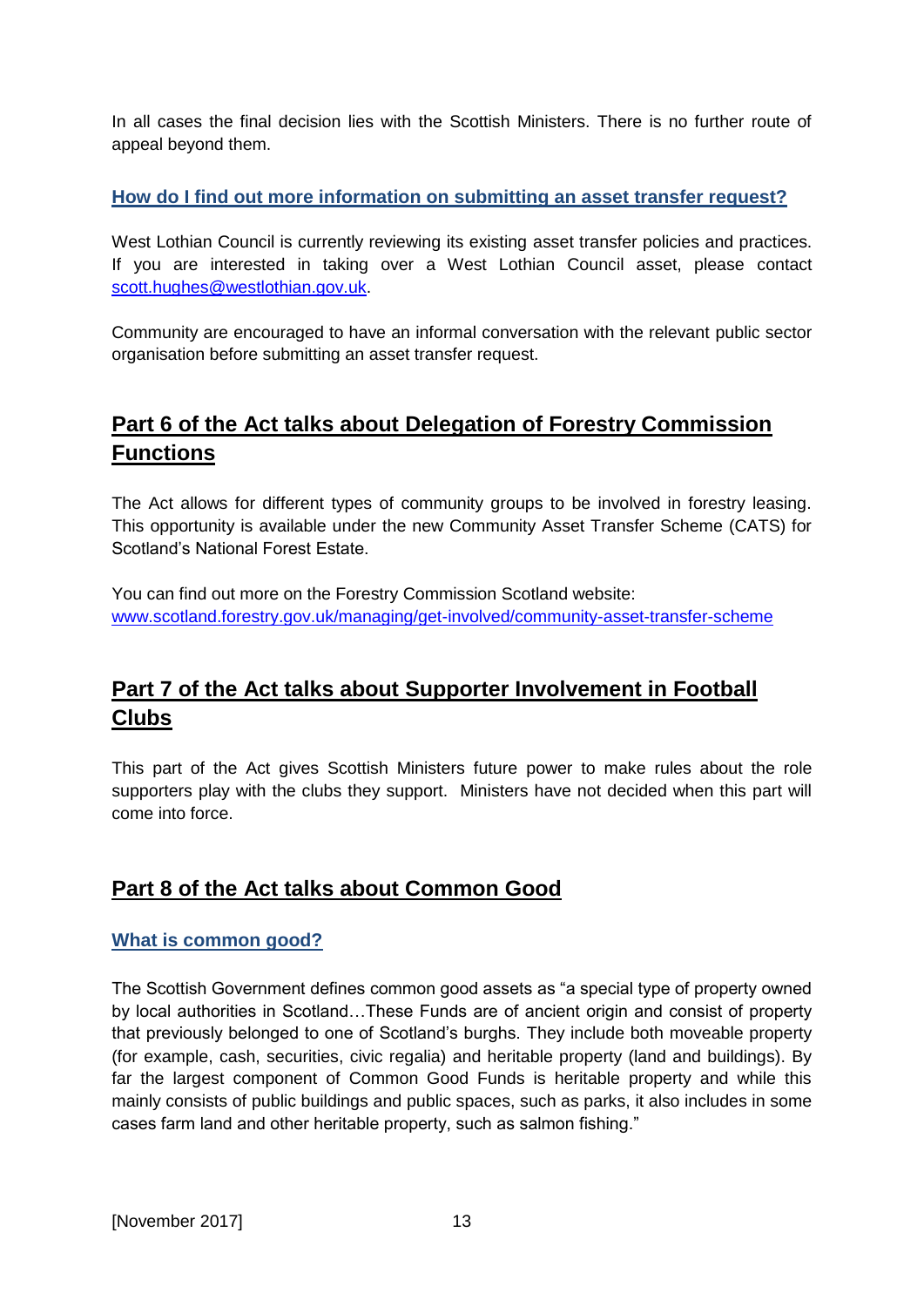The Scottish Government plans to issue draft guidance for consultation following the 2017 local government elections. The final guidance will be published when this part of the Act comes into force.

#### **How does the Act change things?**

All councils in Scotland will have to create and publish a list of all common good property in their area. Councils will have to consult with community councils and other community groups before selling or changing the use of any common good property.

More information is available on the Scottish Government's website: [www.gov.scot/Topics/People/engage/commongood](http://www.gov.scot/Topics/People/engage/commongood)

# <span id="page-13-0"></span>**Part 9 of the Act talks about Allotments**

#### **How do I apply for an allotment? Has it changed under the new Act?**

The process for applying for an allotment hasn't changed much although the law has been simplified. Local authorities will have to manage waiting lists for allotments and take reasonable steps to address high demand. The Act sets the standard size of allotment as 250m2. You will need to say if you are happy to have an allotment that is less than this size. You may have to wait longer if you wish to lease an allotment that is  $250m<sub>2</sub>$  than if you are willing to take a smaller one.

Local authorities also have to seek permission from Scottish Ministers before they sell off land used for allotments or use it for something else. They will also have to specify rules for what people can and can't do on their allotments, report on their allotment provision every year and develop a food growing strategy.

For further information on allotments please contact West Lothian Council's Open Space Officers: [becky.plunkett@westlothian.gov.uk;](mailto:becky.plunkett@westlothian.gov.uk) [simon.scott@westlothian.gov.uk](mailto:simon.scott@westlothian.gov.uk)

# <span id="page-13-1"></span>**Part 10 of the Act talks about Participation in Public Decision Making**

## **What does the 'Participation in Public Decision Making' part of the Act mean?**

This part of the Act gives Scottish Ministers future powers to require that public authorities, such as West Lothian Council, promote and support the involvement of the community in the decisions and activities of the organisation, such as the allocation of resources. At the moment Ministers have not set out exactly what this will mean but have reserved the right to do so at a later date.